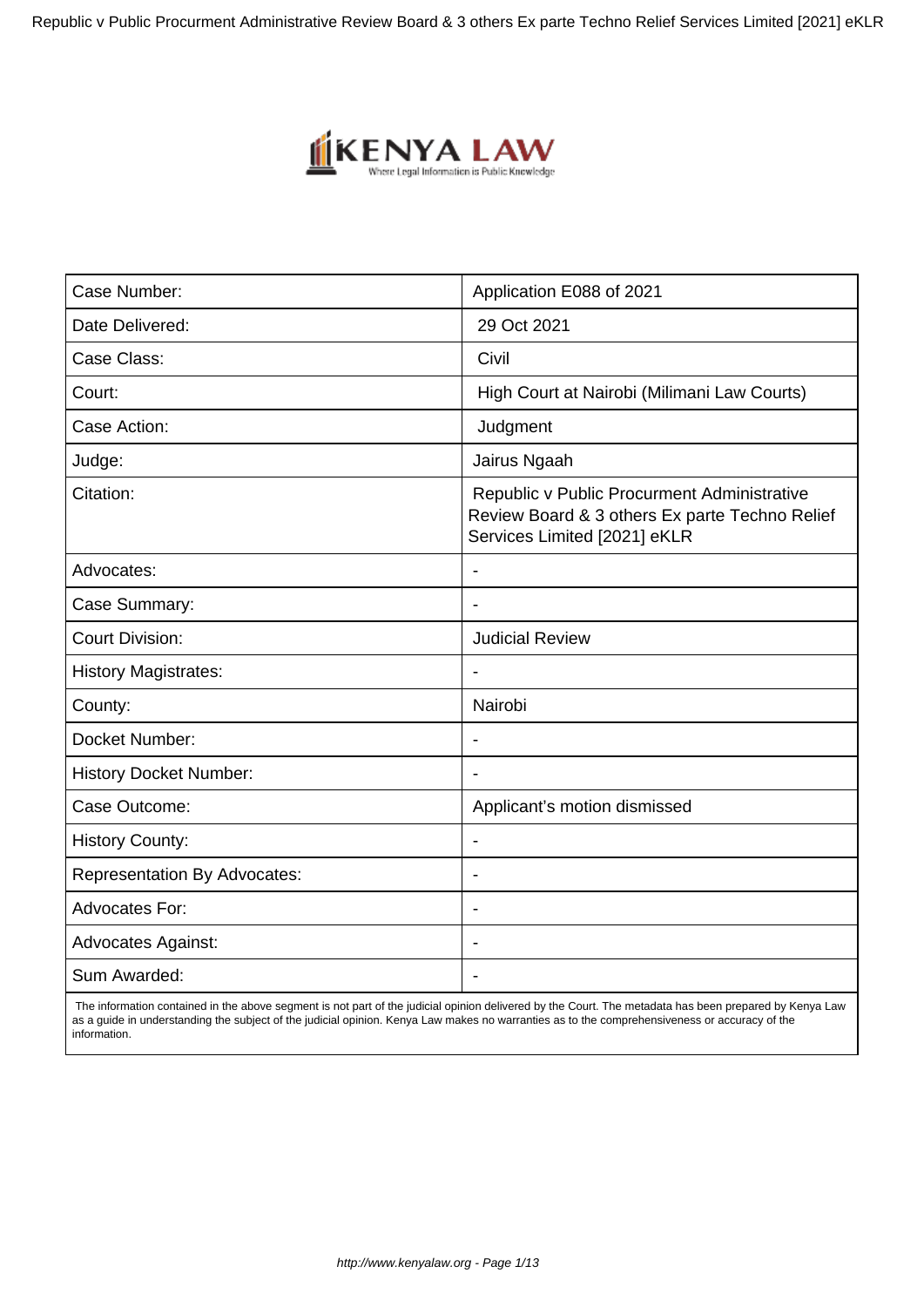# **REPUBLIC OF KENYA**

# **IN THE HIGH COURT OF KENYA AT NAIROBI**

### **JUDICIAL REVIEW DIVISION**

# **APPLICATION NO. E088 OF 2021**

**REPUBLIC........................................................................................................................APPLICANT**

# **-VERSUS-**

# **PUBLIC PROCURMENT ADMINISTRATIVE**

**REVIEW BOARD....................................................................................1ST RESPONDENT**

# **THE ACCOUNTING OFFICER**

**KENYA MEDICAL SUPPLIES AUTHORITY.........2ND RESPONDENT**

**KENYA MEDICAL SUPPLIES AUTHORITY.......3RD RESPONDENT**

**NUFLOWER FOODS &**

**AUTHORITY PVT LIMITED.................................................4TH RESPONDENT**

*Ex parte:*

# **TECHNO RELIEF SERVICES LIMITED**

### **JUDGMENT**

There are two applications before court the first of which is a motion by the *ex parte* applicant dated 2 July 2021 seeking in the main judicial review orders of certiorari and prohibition. These prayers have been framed as follows:

*"1. That the honourable court be pleased to grant judicial review order of certiorari to remove into this Honourable Court and quash the decision of the 1st respondent dated 24th of June, 2021 in Review Case number 34 of 2021; Techno Relief Services Limited vs- The Accounting Officer of Kenya Medical Supplies Authority, Kenya Medical Supplies Authority and Nuflower and Nutrition PVT Limited.*

*2. That the honourable court be pleased to grant judicial order of prohibition to remove into this Honourable Court and prohibit the 3rd and 4th respondents from entering into a binding contract in respect of Tender No. GF ATM HIV and NFM- 20/2021-01T FOR supply of nutritional supplements by the Kenya Medical Supplies Authority that form the subject tender of this application.*

*3. That this Honourable Court can be pleased to grant such further and other reliefs that this honourable court may deem just and expedient to grant.*

*4. That costs of this application be provided for."*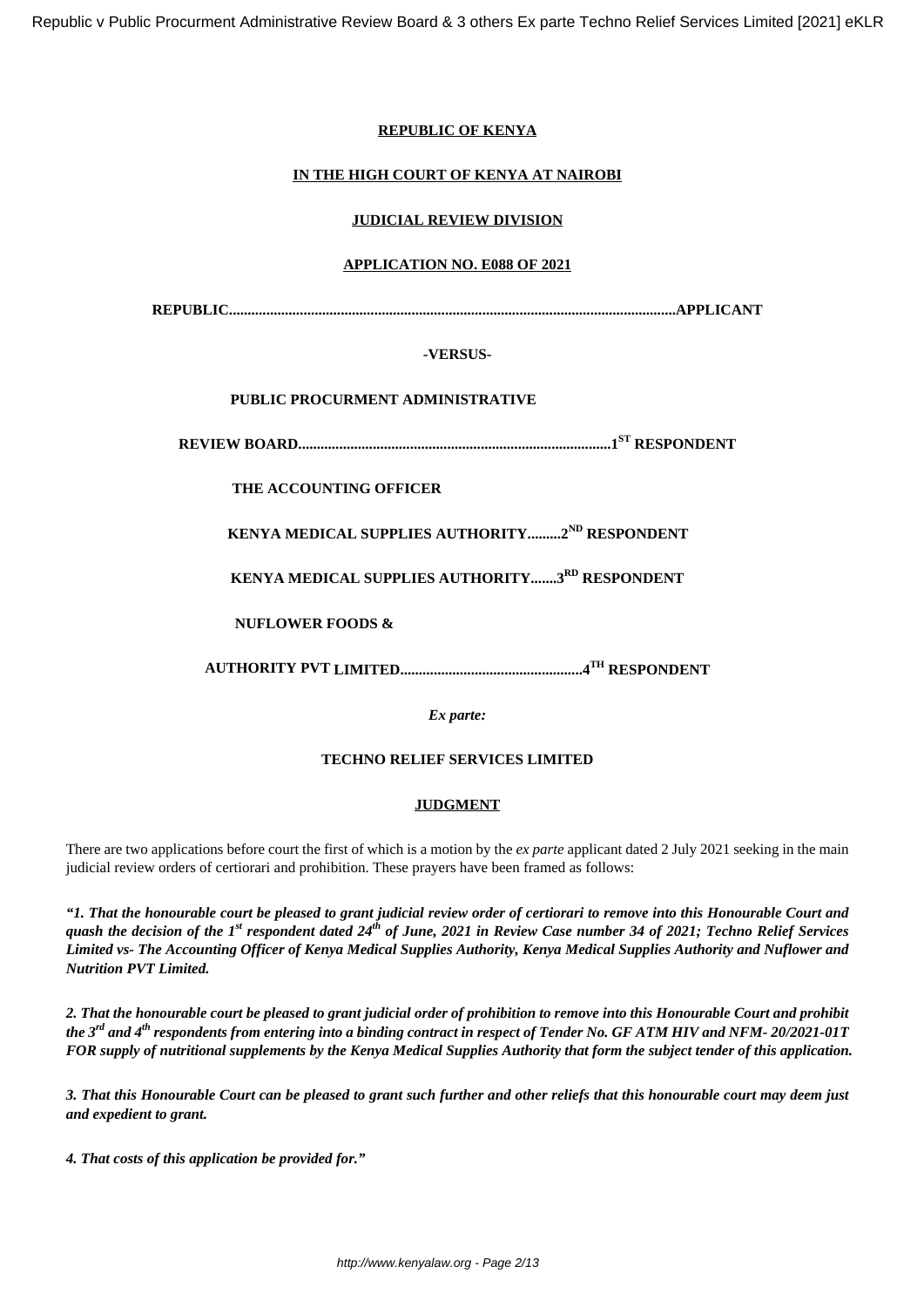The application is filed under Sections 8 and 9 of the Law Reform Act, Order 53 Rules 1(1), (2), (3) and (4), 3(1) of the Civil Procedure Rules, and Section 4, 7, 9 (1), 10,11 and 12 of the Fair Administrative Action Act, 2015. It is based on the statement of facts dated 6 July 2021 verified by an affidavit sworn by Ketan K. Goswami on 5 July 2021.

The second application is by the 2<sup>nd</sup> and 3<sup>rd</sup> respondents. It is dated 6 September 2021 and it seeks to have the *ex parte* applicant's motion dismissed on the ground that it has not been disposed of within forty-five days of the date of filing the application contrary to the provisions of section 175 of the Public Procurement and Asset Disposal Act and the decision by Court of Appeal in **Civil Appeal No. E039 of 2021, Aprim Consultants vs Public Service Commission & Others.**

Owing to the very nature of this second application and, considering it questions the jurisdiction of this honourable Court to determine the *ex parte* applicant's application outside the forty-five-day period, it should be the ideal point from which to start. (see the **Owners of the Motor Vessel Lilian "S" vs. Caltex Kenya Limited (1989) KLR**.

Section 175 of the Public Procurement and Asset Disposal Act provides the legal basis upon which a party dissatisfied with a decision of the Public Procurement Administrative Review Board may question that decision by way an application for judicial review in this honourable Court.

The Board is established under section 27 of the Act to, among other things, review, hear and determine tendering and asset disposal disputes. (see section 28(1) (a) of the Act). Its jurisdiction is normally invoked under section 167 (1) of the Act, when a candidate or a tenderer, who claims to have suffered or risks suffering, loss or damage due to the breach of a duty imposed on a procuring entity by the Act, or the regulations made thereunder, seeks the Board's intervention, by way of review, to remedy the alleged breach.

Apart from providing the foundation upon which the application for judicial review may be made, section 175 of the Act also sets timelines within which the application has to be determined. It is this aspect of limitation period that is at the center of the  $2<sup>nd</sup>$  and 3<sup>rd</sup> respondent's application. For better understanding, it is necessary that I reproduce the entire section here; it states as follows:

### *175. Right to judicial review to procurement*

*(1) A person aggrieved by a decision made by the Review Board may seek judicial review by the High Court within fourteen days from the date of the Review Board's decision, failure to which the decision of the Review Board shall be final and binding to both parties.*

*(2) The application for a judicial review shall be accepted only after the aggrieved party pays a percentage of the contract value as security fee as shall be prescribed in Regulations.* 

*(3) The High Court shall determine the judicial review application within forty-five days after such application.*

*(4) A person aggrieved by the decision of the High Court may appeal to the Court of Appeal within seven days of such decision and the Court of Appeal shall make a decision within forty-five days which decision shall be final.* 

*(5) If either the High Court or the Court of Appeal fails to make a decision within the prescribed timeline under subsection (3) or (4), the decision of the Review Board shall be final and binding to all parties.*

*(6) A party to the review which disobeys the decision of the Review Board or the High Court or the Court of Appeal shall be in breach of this Act and any action by such party contrary to the decision of the Review Board or the High Court or the Court of Appeal shall be null and void.* 

*(7) Where a decision of the Review Board has been quashed, the High Court shall not impose costs on either party.* **(Emphasis added)**

The forty-five-day period is introduced by subsection (3) that this honourable Court shall determine the judicial review application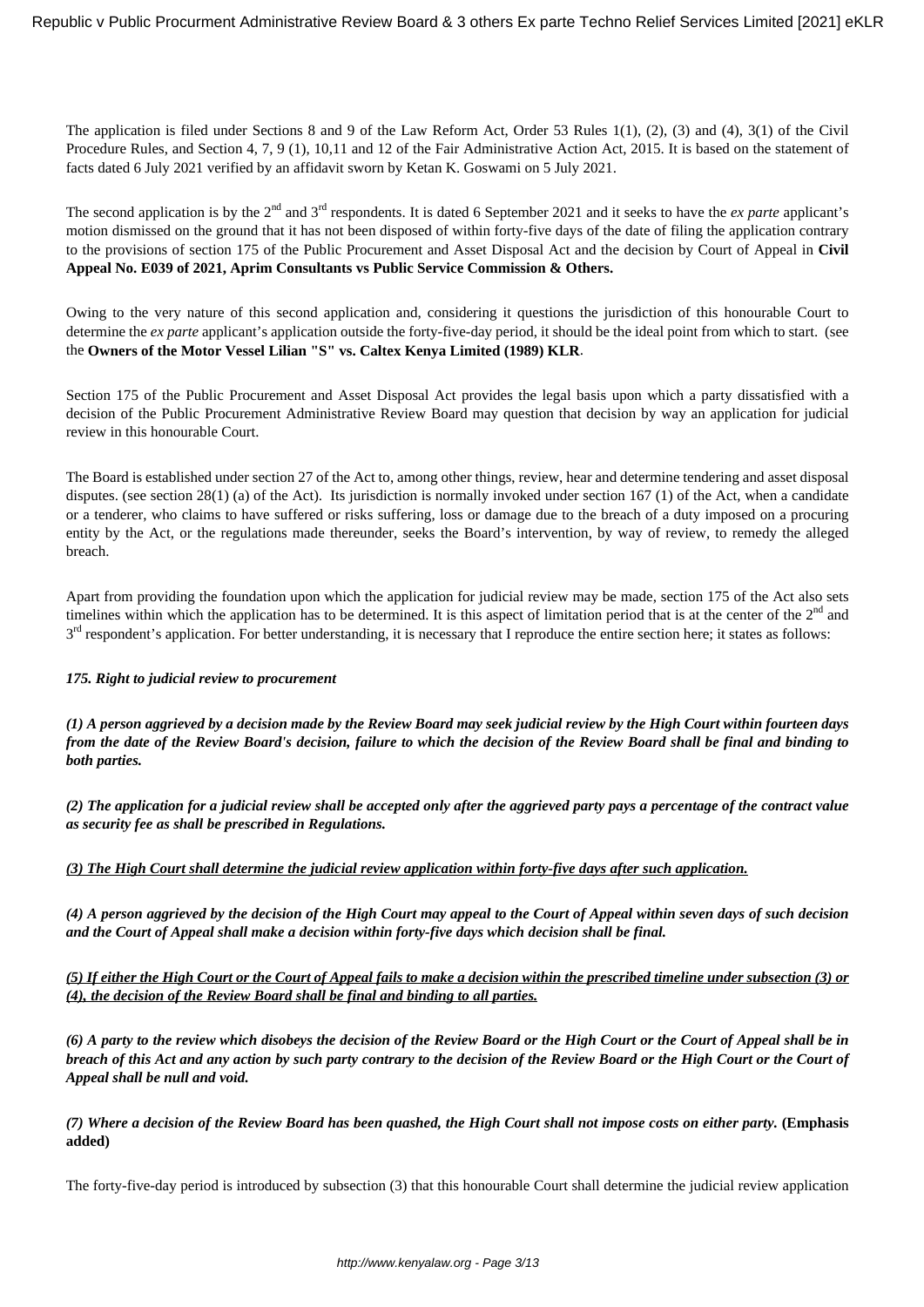"within forty-five days after such application."

It is not so clear what the words "after such application" entail considering that an application for judicial review is ordinarily preceded by an application for leave; it is only after the leave has been granted that the substantive application for judicial review orders is filed.

The question that then arises is this: does time start running when, by an application for leave, an aggrieved applicant sets in motion the process for judicial review orders or when the substantive motion itself is filed" The Act is not that clear on the answer to this question but I would suppose the 'application' referred to in the words "*after such an application*" refer to the substantive motion for judicial review order or orders, in which event the clock starts ticking only after the substantive motion is filed. I say so because the application for leave serves a specific purpose for grant of leave and once leave is granted (or refused), the application is spent and serves no other useful purpose and, for this reason, it is of no consequence in computation of time.

The *ex parte* applicant's motion was filed on 12 July 2021; this is as far as I gather from the e-filing portal. The hard copy of the motion in the court file does not bear a court stamp.

When I granted leave on 9 July 2021 I directed that the substantive motion be filed within three days of that particular date. I also issued directions on when the respondents would file their responses and when all the parties would file and exchange their written submissions. I set 20 July 2021 as the date of highlighting the submissions.

A few days before 20 July 2021, the Government declared this date a public holiday and, inevitably, the court could not sit on that day and so all matters on the cause list of this particular date, including the applicant's motion, were rescheduled and allocated alternative dates at the registry after 20 July 2021.

Oblivious of the urgency attending to the applicant's application, the registry staff reallocated the mention of this matter to 12 October 2021, obviously outside the forty-five limitation period within which the matter ought to have been resolved; forty-five days from 12 July 2021 would have lapsed on or about 26 August 2021 and therefore 12 October 2021 was way off the deadline.

I only learnt of the delay and the lapse of time after the  $2<sup>nd</sup>$  and  $3<sup>rd</sup>$  respondents filed their application to dismiss it on 13 September 2021.

As the 2nd and 3rd respondents have rightly pointed out, the Court of Appeal **in Civil Appeal No. E039 of 2021 Aprim Consultants versus Parliamentary Service Commission & Others** has, more or less, ruled that the timelines set by section 175 of the Act are cast in stone, leaving little room to manoeuvre; to quote the court:

"*That said, is it open for the High Court, no matter how reasonable its premises, to nonetheless go on and flout the timeliness or proceed as if they did not exist" Are the timelines a question such as leave the Courts with a degree of discretion, or are they to be construed as being inflexibility binding"* 

*We think, with respect, that the provisions of section 175 are couched in terms that are plain and unambiguous, admitting to no interpretive wriggle room."*

After considering several decisions of this Honourable Court on this same subject the Court of Appeal continued:

*"Whereas judges of the High Court have questioned, and with good reason, the wisdom and practicality of the particular timelines in the statute, the position of this Court has been an express endorsement of their constitutionality."* 

#### The Court went on:

*"We accept that to be the proper approach a court must take when faced with clear statutory commands, no matter how much they may appear to be burdensome. Inconvenience or difficulty of compliance will never be an excuse for a court to go against the clear language of Parliament. The most a court can do is point out the difficulties created by such requirements and*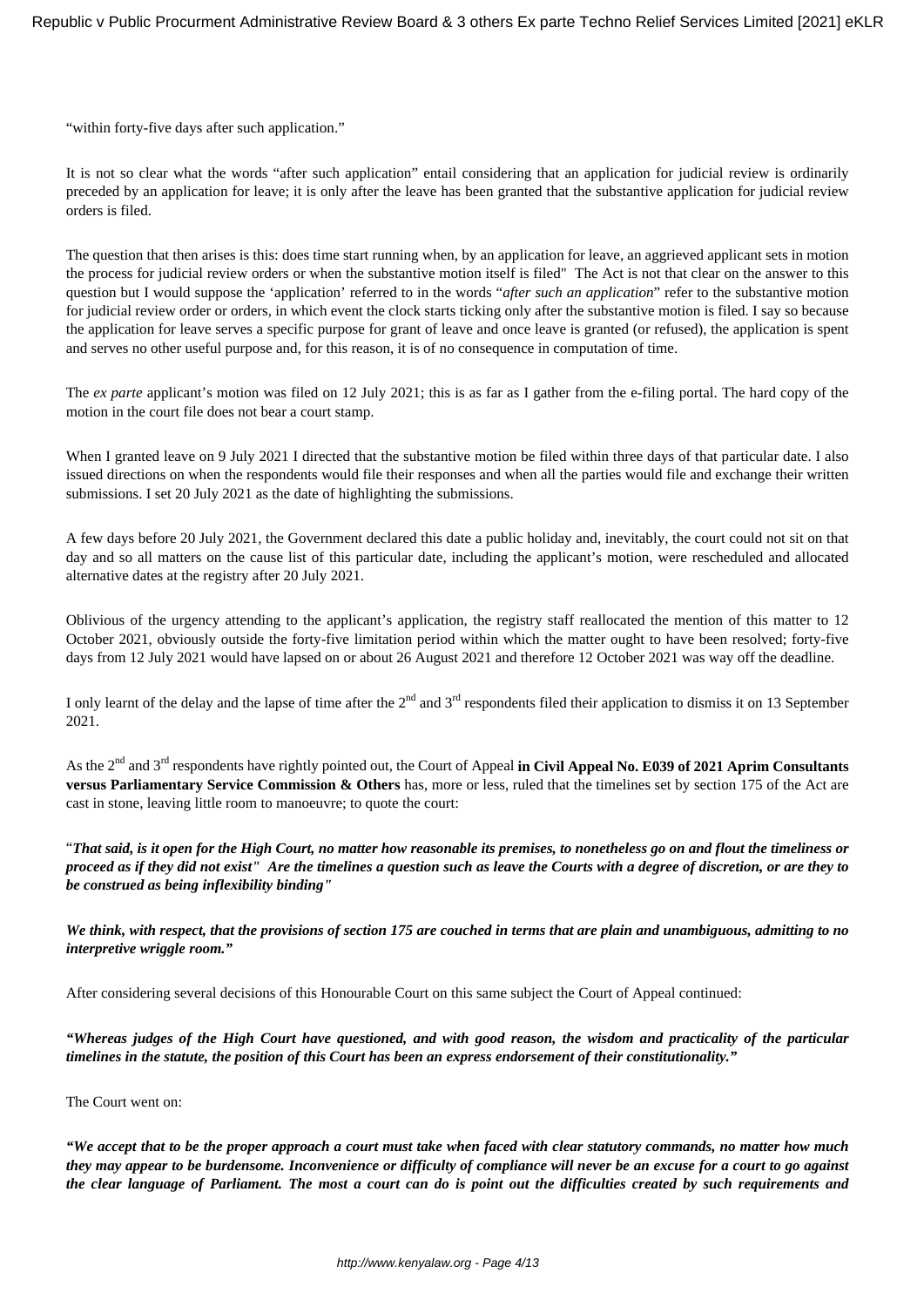# *timelines and perhaps make proposals for reform, but as long as the law remains etched, in plain language, it is the province of the courts to interpret and give effect to its express language*."

An aspect of an applicant's case under section 175 of the Public Procurement and Asset Disposal Act and which, apparently was not brought to the attention of the Court of the Appeal by any of the parties before it and, probably for that reason it was not discussed in the Aprim Consultants' case, is the right of access to justice under Article 48 of the Constitution. That Article reads as follows:

### *48. The State shall ensure access to justice for all persons and, if any fee is required, it shall be reasonable and shall not impede access to justice.*

To put in its proper perspective, this is one of the inalienable rights contained in the Bill of Rights in Chapter 4 of the Constitution. Simply put, it is a right that cannot be derogated from; it is an entitlement. It is, I suppose, partly, if not solely, for this reason, that the state is enjoined to ensure access to justice for all persons. And if that be the case, any action by the state or any of the three arms of the government that would appear to derogate from this right should be considered as subservient to the Constitution.

Coupled with this article is Article 159 (1) (2) which reads as follows:

# *159. (1) Judicial authority is derived from the people and vests in, and shall be exercised by, the courts and tribunals established by or under this Constitution.*

*(2) In exercising judicial authority, the courts and tribunals shall be guided by the following principles—*

### *(a) justice shall be done to all, irrespective of status;*

When these two articles are considered either in isolation or read together, the irresistible conclusion that one is bound to make is that nothing can stand in the way of a court of law to dispense justice whenever approached to do so. For the court to tell a party who, as in the present case, has filed its application within the prescribed time and complied with all the directions necessary for determination of its application, that a determination on the application cannot be made because of lapse of time as a result or errors or mishaps that cannot be attributed to the applicant or any of the other parties before court, would not only require some courage but it would also be a clear case of impeding access to justice.

When viewed from the perspective of these provisions of the Constitution, it should be easy to appreciate the futility of the implied restrictions imposed by section 175 of the Public Procurement and Asset Disposal Act on the jurisdiction of this honourable Court to dispose of a dispute brought before it; it must be borne in mind that the jurisdiction which section 175 of the Act purports to tamper with has its roots in no other place than Article 165 (3) (a) of the Constitution.

I must not be mistaken to be questioning the decision and the reasoning of the Court of Appeal in the Aprim Consultants case; going by the doctrine of *stare decisis* this court must not only follow but it is also bound by the decisions of the Court of Appeal on any particular issue which the appellate court has determined. As matter of fact, except for this one particular application which finds itself in rather unfortunate circumstances, I have endeavoured to hear and dispose of applications filed under section 175 of the Act within the prescribed timelines in the wake of the Court of Appeal decision. Inevitably, I have had, at times, to hear and deliver judgments in these sort of cases when I am not officially in session. It is not uncommon and indeed it is now a norm to hear applications and dispose of these applications while I am on leave or during the court recess; at other times I have had to juggle between resolving these case and attending to other official duties that I have been assigned from time to time all in an endeavour to abide by the Court of Appeal decision. In short my fidelity to the doctrine of *stare decisis* and in particular, the recognition of the binding nature of the Court of Appeal decision in the Aprim Consultants case is unmistakable.

All I am concerned about and which I am saying is this: that if Article 48 of the Constitution on the individual's right of access to justice had been brought to the Court's attention, it probably would have arrived at a different conclusion.

I totally agree that a legislative intervention by way of, say, amendment to the Act may be necessary to cater for a myriad of circumstances which the Court of Appeal itself has acknowledged, in agreement with this honourable Court, that may hinder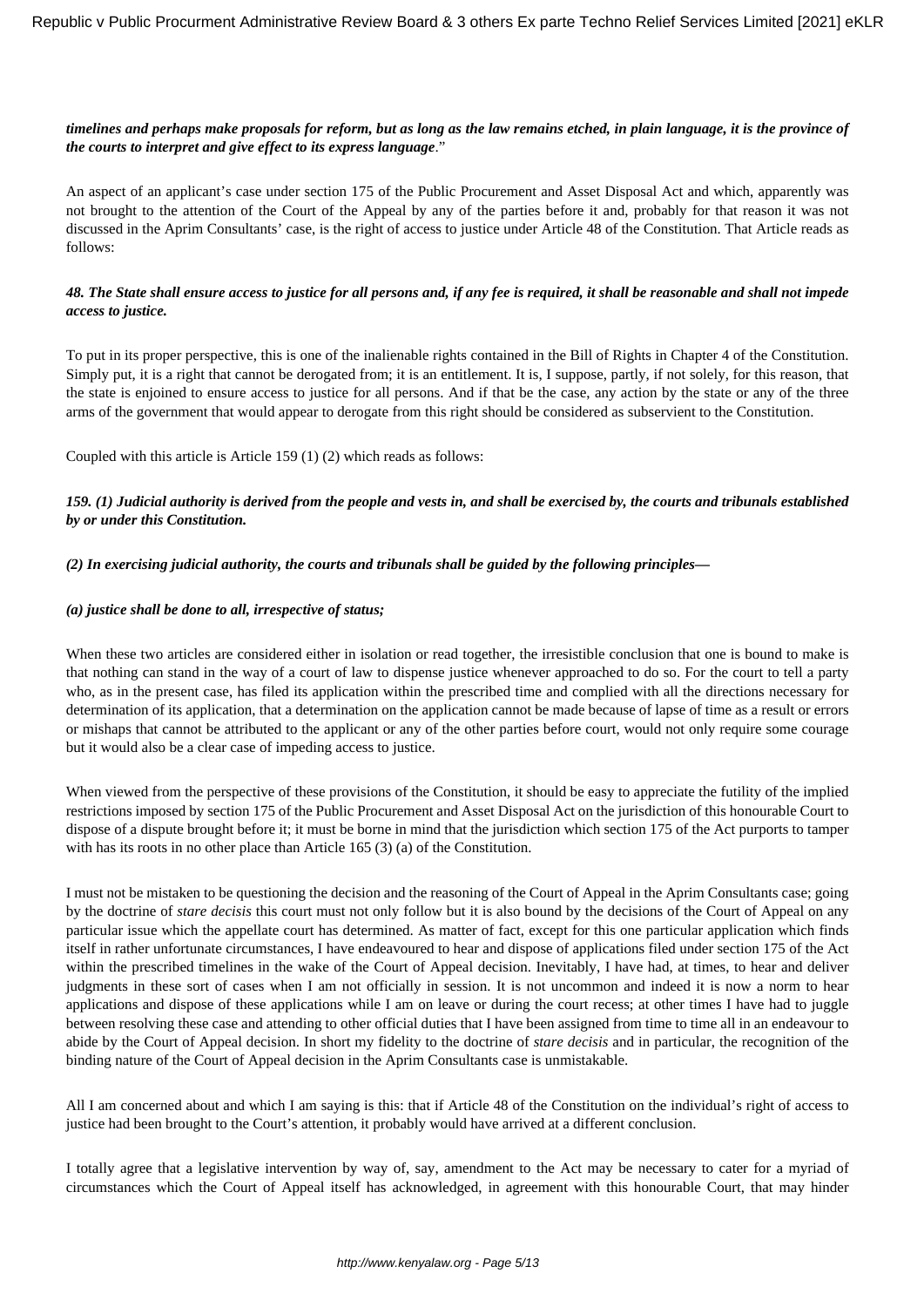disposal of applications for judicial review filed under section 175 of the Public Procurement and Asset Disposal Act within the forty-five-day period. In my humble view, once it is acknowledged that there are exogenous factors that may, in one way or the other, interfere with the statutory timelines for determination of applications filed under section 175 of the Act, there should be no debate on whether, in those circumstances, the Court has or does not have jurisdiction not to determine those matters that fall on the wrong side of the limitation period. Taking each case on its peculiar circumstances, the provisions of the constitution relating to the right to access to justice should prevail. At any rate, an existential constitutional right should not be held in abeyance pending a legislative action.

I must hasten to add that there is nothing wrong in the legislature prescribing timeliness within which particular matters should be disposed of. I suppose, the rationale behind the prescription of the time within which public procurements under the Act should be concluded and the period within which any dispute arising from these processes should be resolved, including, for instance, the fortyfive-day limit, in the determination of applications against decisions of the Public Procurement Review Board has a lot to do with the time-bound implementation of government projects or securing of goods and services for a particular purpose. Some of these things may only be done within a particular financial year or a budgetary circle failure of which they could be overtaken by events. They may also be tied to budgetary allocations which may not be available in the subsequent budgetary cycle depending on the government priorities and of, course, the availability of revenue. It is partly for this reason that the fate of procurement processes for the implementation of these projects and for acquisition of goods and services must be certain at the earliest opportunity possible and to this extent, it was always reasonable for the legislature to set timelines within which any particular procurement process must be concluded and disputes arising from the procurement process resolved.

But it does not necessarily follow that the constitutional right of an individual to access justice must thereby be compromised. This right cannot be sacrificed at the altar of expediency.

Without purporting to define the phrase 'access to justice' I would suppose that it is a concept that connotes not only the ability and the availability of the necessary infrastructure for an individual to approach the courts for redress of any grievance or alleged grievance but it is also about the determination of the grievance or alleged grievance. In other words, 'access to justice' does not end with, say, the filing of a suit; rather, this right is only actualised if the filed suit culminates in a determination, regardless of whether it is a determination based on merits, founded on appreciation of the facts and the applicable law, or on a point of law only.

It is a right that largely depends on two fundamental aspects; first, the availability of infrastructure and the process to get a resolution to a dispute and second, the availability of the resolution itself.

A 'fair hearing' would be a component of the process and a hearing, in this sense, without a determination would not be what one would regard as 'fair'.

That said, courts must, of course, strive to conclude disputes brought before them within the prescribed timelines, and certainly this is possible, everything else being constant; however, at no occasion should a litigant be waved away from the seat of justice merely because his petition could not, for one reason or the other, not attributable to him or any of his adversaries, be disposed of within the statutory limitation period. While parties are bound to comply with the particular timelines in taking particular actions set by law, courts cannot be bound in the same terms in dispensing justice. Where it is clear that despite its intention or even efforts to meet the deadline and conclude a particular matter, a court of law should not be rendered helpless and leave a litigant without an answer to his grievances. To do so would amount to courts abdicating their core responsibility which is dispensation of justice; any interpretation of the law that suggests otherwise may only elicit a narrow view.

Turning to the present case, it was set for highlighting of submissions on 20 July 2021. It was not, of course, the only case set for one action or the other on the material date. Nobody knew that date was going to declared a public holiday and as usual, whenever such an eventuality arises, the affected matters would be given fresh dates depending on in their availability in the court diary. It was not therefore abnormal for the cases initially coming up on 20 July 2021 to be allocated fresh dates. Unbeknown to the registry staff, the *ex parte* applicant's application could not just be allocated any date like any of the rest of the matters coming up on 20 July 2021.

The error of fixing the date for submissions on 12 October 2021 instead of an earlier date was, no doubt, the court's but as circumstances would show, it was unintended or inadvertent. It is an error that arose from unforeseen circumstances.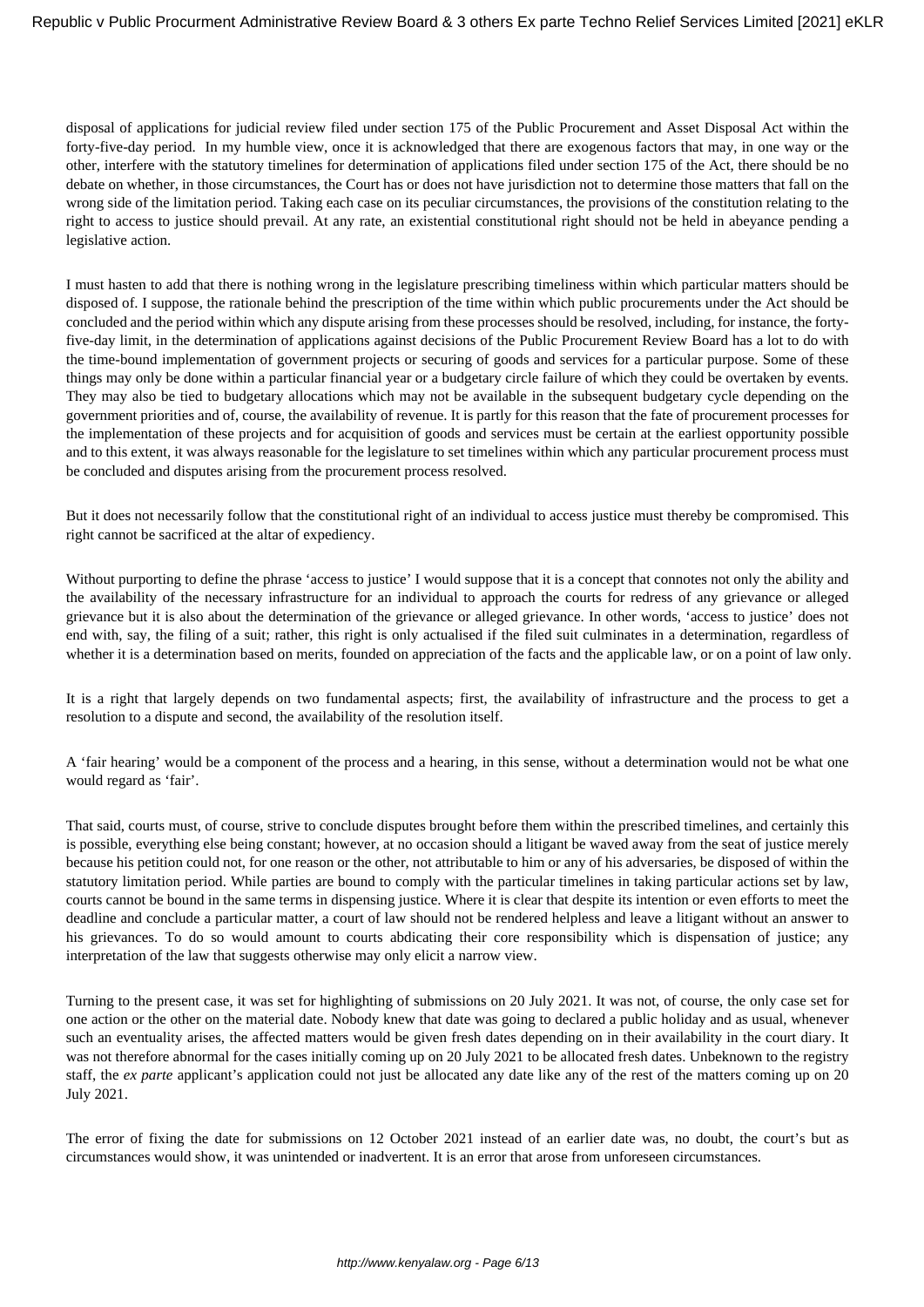The applicant had an option of moving the court at the earliest opportunity, perhaps by means of an application under a certificate of urgency to have the matter rescheduled for action on an earlier date than that given by the registry; however, it cannot be condemned for not doing so. The respondents' counsel attempted this by posting a letter addressed to me on the e-portal but this was certainly on the wrong presumption that I browse the portal and peruse hundreds of files on a day-to-day basis to check whether there was any communication from the parties or their counsel in their respective cases.

Would the court be deprived of the jurisdiction to determine the applicant's application and effectively deprive the applicant of its constitutional right to access justice in these circumstances" I reckon not. To do so would amount to unduly elevating a statutory provision over an entrenched constitutional right; I highly doubt that this could have been the intention of the legislature in enacting the Public Procurement and Asset Disposal Act or any of the provisions in that Act, in particular section 175 thereof.

All I have said points to the conclusion that the  $2^{nd}$  and  $3^{rd}$  respondents' application dated 6 September 2021 has no merits and it is hereby dismissed.

I now turn to the *ex parte* applicant's main motion.

The Request for Review was made against the backdrop of a procurement process arising from the 3<sup>rd</sup> respondent's invitation for sealed bids for supply of nutritional supplements more particularly described as Tender No. GF ATM HIV NFM-20/21-01T-011 for Supply of Nutritional Supplements. The tender was published on 3 November 2020. It was closed on 11 November 2020 which was the same date that was it was opened.

Eleven companies, including the applicant and the 4<sup>th</sup> respondent submitted their bids. The tenders were to be evaluated at three different stages; the preliminary stage, the technical evaluation and the financial evaluation stages.

At the preliminary evaluation, all the tenders were found to be responsive and therefore they all qualified for technical evaluation. At this stage, only the 4<sup>th</sup> respondent and Equatorial Nut Processors Limited, one of the eleven bidders who submitted their tenders, qualified for financial evaluation. The rest of the bidders were found to be nonresponsive.

When it came to the financial evaluation stage, the 4<sup>th</sup> respondent was found to be the lowest evaluated bidder for the supply of the ready-to-use therapeutic food or 'RUTF' and the ready-to-use supplemental food also referred to as 'RUSP'. It was, therefore, recommended for the award of the tender for the supply of the two items at the tender price of US Dollars 2, 506, 429.46 and 1,479, 768.43 respectively.

Equatorial Nut Processors Limited, on the other hand, was recommended for the award of the tender for supply of fortified blended flour or 'FBF'.

The applicant was not satisfied with the procurement process and, of course, the award of the tender. It therefore lodged a request for review of the  $3<sup>rd</sup>$  respondent's decision, no doubt in exercise of its rights under section 167 (1) of the Public Procurement and Asset Disposal Act. In particular, the applicant sought for the nullification of the procuring entity's decision or, in the alternative, the termination of the procurement process and commencement of the process afresh. It also sought for the order for costs.

By its decision rendered on 29 January 2021, the 1<sup>st</sup> respondent dismissed the request for review. The applicant then moved this honorable Court by way of judicial review in exercise of its right under section 175 of the Act; this was in Judicial Review application number E049 of 2021. It sought, among other prayers, a quashing order against the decision of the  $1<sup>st</sup>$  respondent; an order of mandamus compelling the 1<sup>st</sup> respondent to hear afresh the applicant's application for review; and, an order for prohibition to prohibit the  $3<sup>rd</sup>$  and  $4<sup>th</sup>$  respondents from entering into a contract in respect of the subject tender.

The application was allowed and this honorable Court (Nyamweya, J. as she then was), in its decision rendered on 25 May 2021, ordered as follows:

*"I. An order certiorari be and is hereby issued to remove into this court for purposes of quashing, the decision of the 1st respondent dated 29th of March, 2021 PPARB Case Number 34 of 21- Techno Relief Services Limited vs The Accounting Officer*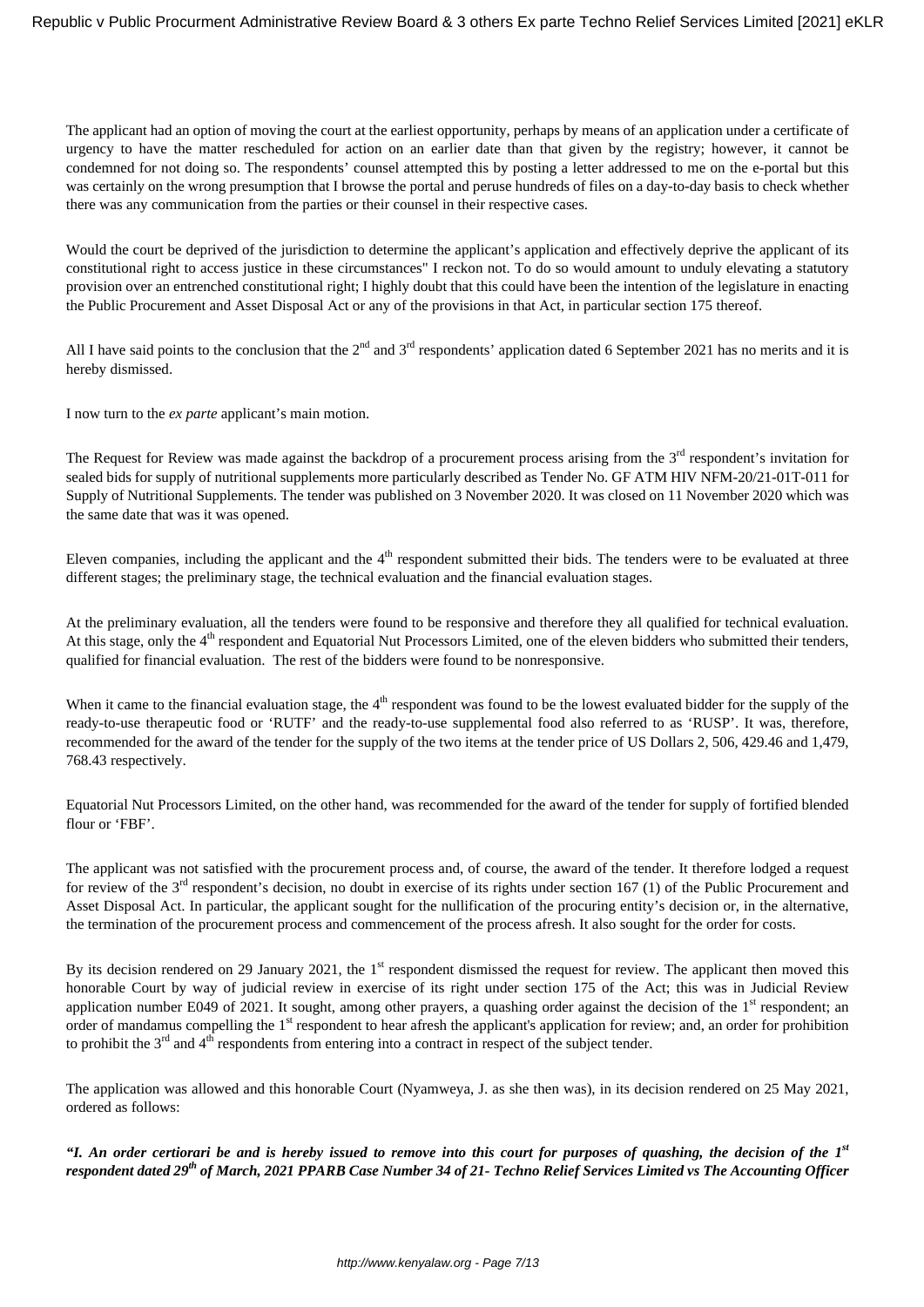*of Kenya Medical Supplies Authority, Kenya Medical Supplies Authority and Nuflower Foods and Nutrition PVT Limited.*

*II. An order of Mandamus be and is hereby issued to compel the 1st respondent to re-hear PPARB Case Number 34 of 21- Techno Relief Services Limited vs The Accounting Officer of Kenya Medical Supplies Authority, Kenya Medical Supplies Authority and Nuflower Foods and Nutrition PVT Limited and to consider all the pleadings and submissions filed therein and served by all the parties, including the ex parte applicant's written submissions, list of authorities, further affidavit, replying affidavit to the 2nd and 3rd respondent's grounds of opposition and the ex parte applicant's written submissions to the 2nd and 3rd respondents grounds of opposition.*

*III. An order of prohibition and is hereby issued to prohibit the 3rd and 4th respondents from entering into a binding contract in respect of tender number GF ATM HIV NFM-2021- 01T-011 for supply of nutritional supplements to Kenya Medical Supplies Authority, pending the re-hearing and determination of the ex parte applicant's Request for Review PPARB Case Number 34 of 21- Techno Relief Services Limited vs The Accounting Officer of Kenya Medical Supplies Authority, Kenya Medical Supplies Authority and Nuflower Foods and Nutrition PVT Limited. IV. The ex parte applicant's Request for Review in PPARB Case Number 34 of 21- Techno Relief Services Limited vs The Accounting Officer of Kenya Medical Supplies Authority, Kenya Medical Supplies Authority and Nuflower Foods and Nutrition PVT Limited be and is hereby remitted to the 1st respondent for the hearing and determination, within 30 days of the date of this judgment.*

*V. Each party shall bear its own costs of the Notice of Motion dated 23rd of April 2021."*

Following this judgment, the 1<sup>st</sup> respondent heard the applicant's application for review afresh and dismissed it for the second time. Undeterred, the applicant has for a second time moved this honorable Court for orders against the  $1<sup>st</sup>$  respondent's decision in the instant motion.

It is the applicant's case that the  $1<sup>st</sup>$  respondent acted irrationally, illegally and unreasonably by taking into account irrelevant considerations and thereby reaching wrong factual conclusions. To quote the applicant, in paragraphs 4 and 5 of its statement of facts:

*"4. Moreover, the 1st respondent made an error in law in making an irrational and unreasonable finding that "the applicant failed to satisfy the criterion provided in ITT clause 6.3 (a), (c) and (g) of section 11. Tender data sheet of the Tender Document. This is because; the applicant provided a sample for item 1 RUTF with Batch No. K2024701 which is different from Batch No. 20247001 indicated on the certificate of analysis for item 1, RUTF at page 93 of its original bid from Nutriset, further, the test report dated 31st of October 2020 from Fare Labs found on page 125 applicants original bid makes reference to item 1, RUTF with a Batch Number in the RUTF sample and the Batch Number in the certificate of analysis for item 1 RUTF from Nutriset.*

*5. The respondent's findings in (4) above is totally different from the reasons given by the 3rd respondent in declaring the applicant's bid as non-responsive thus laced with unreasonableness, bias and irrationality."* 

The applicant argues that the impugned decision did not consider and appreciate the requisites of a responsive tender in accordance with section 79(1) of the Public Procurement and Asset Disposal Act and Article 227 of the Constitution and the basic tenets of Justice.

The application is opposed and to this end the  $2^{nd}$  and  $3^{rd}$  respondents filed replying affidavits and written submissions in support of their position.

When I consider the affidavits filed either in support of or in opposition to the application, I find that the basic facts leading to the award of the tender are not contested.

It is not contested, for instance, that the  $3<sup>rd</sup>$  respondent invited bids for the tender in which the applicant, among other tenderers, participated; it is also not in dispute that the applicant's bid was disqualified at the technical stage; again, it is not in dispute that the tender was eventually awarded to the  $4<sup>th</sup>$  respondent and Equatorial Nut Processors Ltd.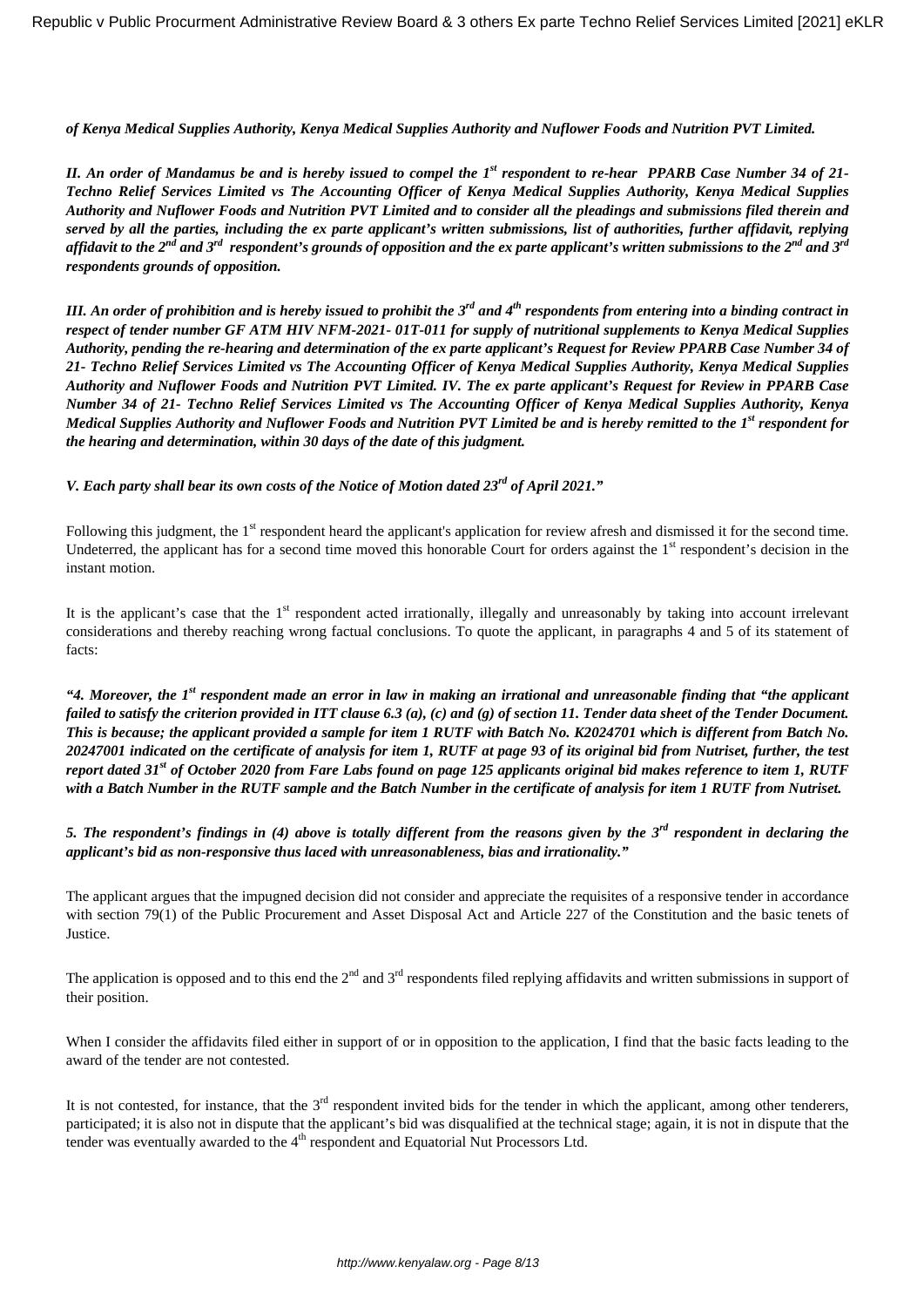The applicant's central quest is whether its bid was responsive at the technical evaluation stage and whether, for that reason, it ought to have proceeded to the next stage of financial evaluation. According to the applicant, its bid was responsive and were it not for the fact that the 1<sup>st</sup> considered matters which it ought not to have considered in its decision, the procuring entity's decision could have been overturned and the applicant's bid declared responsive.

It is for the same reason of the 1<sup>st</sup> respondent considering matters that ought not to have been considered that the applicant contends that the decision is tainted by all the three grounds of judicial review of illegality, irrationality and procedural impropriety.

Even as the applicant contends that the 1<sup>st</sup> respondent considered irrelevant matters in the impugned decision paragraph 10 of the verifying affidavit has captured my attention on whether indeed the  $1<sup>st</sup>$  respondent fell into this particular error as suggested by the applicant. While deposing to the fact of whether the 1<sup>st</sup> respondent complied with this honourable court's orders in its earlier decision in Application No. E049 of 2021, the Ketan Goswami swore as follows:

*"10. That in compliance with the court final orders the 1st respondent considered all the parties (sic) pleadings and submissions filed therein and served by all the parties, including the ex parte applicant (sic) written submissions, list of authorities, further affidavit, replying affidavit to the 2nd and 3rd respondents (sic) grounds of opposition and the ex parte applicant's written submissions to the second and third respondents grounds of opposition and rendered its verdict on 24th of June 2021 by dismissing in its entirety the ex parte applicant (sic) request for review dated 9th March 2021."*

The deposition is, in effect, an admission and which, for this very reason, betrays the applicant's assertion that the 1<sup>st</sup> respondent considered matters which it ought not to have considered or may have ignored those matters that it ought to have taken into account in making the impugned decision. The deposition is clear that the decision was consistent with the court's orders and, in particular, orders II and IV thereof.

Narrowing down to the specific issues and on which the applicant's application revolves, the applicant contends that the  $1<sup>st</sup>$ respondent findings were radically different from the reasons given by the  $3<sup>rd</sup>$  respondent in declaring the applicant's bid nonresponsive. These reasons can be found in the procuring entity's letter dated 24 February 2021; they were captured in the following terms:

- "
	- **Batch No. in the certificate of analysis from farelabs (421020) does not match Batch No. on the same sample provided(K20247001).**
	- *You provided a wrong product made for children of six months and older instead of the age of 5 years and above."*

I have carefully read the 1<sup>st</sup> respondent's decision and noted that it addressed these issues relatively extensively and, to a greater degree, formed the basis of its decision in dismissing the applicant's request for review.

In considering these issues, the  $1<sup>st</sup>$  respondent was guided by this honorable Court's specific findings particularly in paragraphs 51,53 and 54 thereof where it had noted as follows:

*51. On the second limb of the issue as to whether the 1st respondent's decision is unreasonable on account of the deviation in the required specifications for the RUSF for the children of 5 years and above not being material, the 1st respondent's decision and reasoning in this respect was at pages 21 to 27 of its ruling. At page 21 to 22, the 1st respondent observed as follows:* 

*'The board is mindful of the applicant's assertion that failure to provide RUSF product for children above 5 years was a minor deviation that ought to have been cured by section 79(2) (a) of the Act. The said provision states as follows:…*

*one of the technical specifications of the RUSF at page 66 of the tender document, provided in the mandatory terms that "the product shall be free of lumps and of large coarse particles and suitable for consumption by children above five years and adults". This raises the question of whether a mandatory requirement can be classified as a minor deviation.'*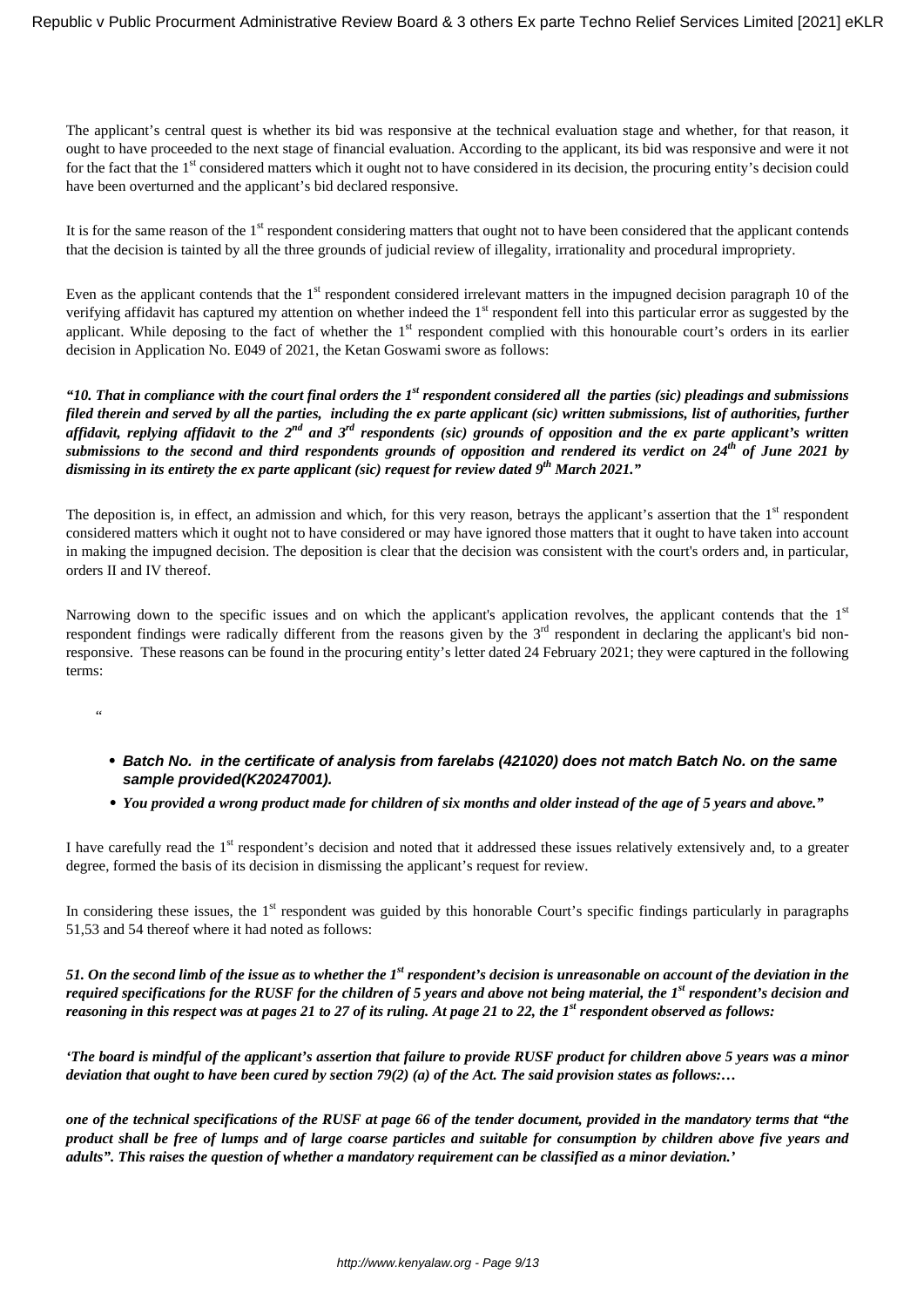*52. After considering various decisions on the importance of mandatory requirements in procurement processes in determining the responsiveness of a tender, and the provisions of the tender document in this regard, including clarifications sought thereon, the 1st respondent proceeded to conclude as follows at page 27 of the ruling:*

*'Given the nature of the products being procured by the procuring entity, there was no discretion on tenderers to pick and choose the mandatory requirements to comply with and ignore others. The RUSF products will be supplied to children with the moderately acute malnutrition in the age group above five years, in adolescents and in adults. The board, in the circumstances* has no choice but to find that the applicant failed to comply with the requirements specified in the tender document when it *proposed to provide RUSF products for children of 6 months.'*

*53. A consideration of whether this funding was reasonable requires a qualitative examination of evidence and arguments that were before the 1st respondent as regards the specifications of the RUSF products provided by the ex parte applicant, that is beyond the remit of this Court's judicial review jurisdiction as explained in the foregoing. It is also notable in this regard that the provisions of section 28 and section 173 of the Public Procurement and Asset Disposal Act bestow upon the 1st respondent the jurisdiction and power to hear a tender dispute and review a tender, where an issue is raised as to whether the tender is responsive in accordance with section 79 of the Act, or whether it was evaluated in accordance with section 80 of the Act. It was also observed by the Court of Appeal in Kenya Pipeline Company Ltd vs Hyosung Ebara Company Limited & 2 Others (2012) eKLR that the 1st respondent has wide powers in this regard.*

*54. Therefore, the 1st respondent's finding that the specifications of the RUSF products in the subject tender were mandatory and material cannot be faulted as being unreasonable, as the legal basis and evidence supporting the finding was explained in the ruling, and the 1st respondent had jurisdiction to examine its nature and application of the specification. The option available to the ex parte applicant is appeal in the said finding, if it is of the view that it was a wrong decision."*

My understanding of the learned judge's holding in the quoted paragraphs is that the learned judge was in agreement with the  $1<sup>st</sup>$ respondent's decision that the applicant did not meet the mandatory tender requirements. Having been found to have missed this important step in the tender process, there is nothing more the applicant could achieve before the  $1<sup>st</sup>$  respondent and ultimately this honourable Court. In my humble view, if the court held as it did, that the 1<sup>st</sup> respondent was right in holding that applicant did not meet mandatory tender requirements, the fate of its application for review either before the 1<sup>st</sup> respondent or before this honourable court was sealed and could not change irrespective of the number of times the applicant appeared before the 1<sup>st</sup> respondent. The applicant should count itself lucky for having had a second bite at the cherry; its application could properly have been dismissed at the very first instance in which event a rehearing of the request for review and subsequently, the need for the present application would have been found unnecessary.

Be that as it may, the 1<sup>st</sup> respondent noted that the issues that arose for determination revolved around item 1 which was ready to use therapeutic food in relation to the criteria set out in ITT Clause 6.3(e) and (g) of section II of the tender document.

The 1<sup>st</sup> respondent also noted that the applicant's concern of the procuring entity's finding on its failure to furnish a complete analysis of RUTF. It noted further the applicant's contention that the certificate of analysis from Farelab Food Analyses and Research Laboratory on the applicant's original bid had discrepancies in batch numbers.

The 1<sup>st</sup> respondent also took into consideration the applicant's submissions to the effect that the request for review revolved around two issues which were whether the procuring entity took into account irrelevant considerations not captured in the tender document in declaring the *ex parte* applicant's bid non-responsive and whether the applicant bid was responsive for providing RUSF for children from 6 months old and above as opposed to the bid requirement of 5 years and above.

On this first issue, the 1<sup>st</sup> respondent made reference to specific clauses in the tender document and noted that the bidders were required to provide a sample for evaluation under separate cover on or before the tender submission deadline. It further noted that the sample provided was to be clearly labelled with the tenderer's name, the tender reference, identification of the product and submitted in accordance with the technical specifications.

It also noted that it was mandatory for the sample to represent the product that was to be supplied.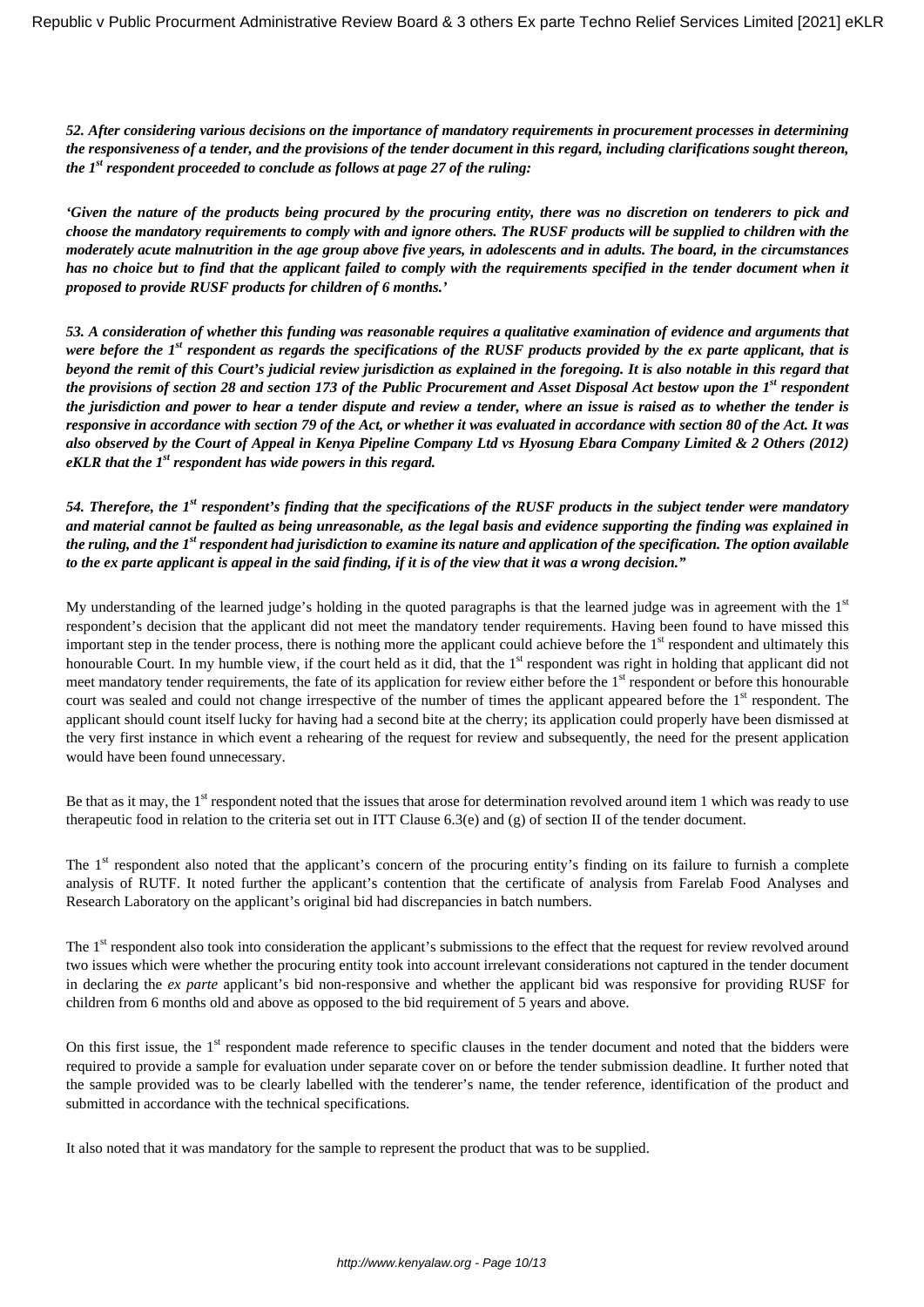Again, it noted that the bidders were to provide laboratory analysis certificates from Kenya Accreditation Services (KENAS) accredited laboratories and also have an ISO certification.

The 1<sup>st</sup> respondent noted discrepancies in the information provided by the applicant in this regard. For instance, it noted, amongst others, that the batch number appearing on the sample provided by the applicant for item 1 RUTF was different from that given in the certificate of analysis.

These discrepancies were noted by the procuring entity and replicated in the letter of notification of the unsuccessful bid.

Although the applicant attempted to explain away the discrepancies, the explanation, noted the  $1<sup>st</sup>$  respondent, came long after the closure of the tender. It held that since the information was not provided in the applicant's original bid, the evaluation committee could not be faulted for finding that the applicant's bid was non-responsive.

Taking all these factors into account, the 1<sup>st</sup> respondent came to the conclusion that there was no evidence that the procuring entity failed to satisfy the constitutional threshold in Article 227(1) of the Constitution while evaluating the applicant's bid for supply of RUTF.

On the question whether the applicant provided the right product which met the definition of RUSF for the second item of the subject tender, the applicant admitted that indeed the tender document directed bidders to provide ready-to-use supplemental food with the target population being age 5 years old and above but that it provided the product for persons of 6 months old and above.

It was the applicant's case that the non-conformity was curable under section 79(2) (a) of the Act and that the declaration by the  $1<sup>st</sup>$ respondent that the bid was not responsive was unreasonable.

On this point, the  $1<sup>st</sup>$  respondent noted that this honorable Court had not found any fault in the  $1<sup>st</sup>$  respondent's determination of the question whether the applicant had complied with the mandatory tender requirements.

The first respondent studied the confidential files submitted to it by the procuring entity and observed that the procuring entity responded to several questions raised by the bidders, including the applicant, on the tender requirements and observed the procuring entity responded to these questions and as far as the applicant is concerned, the procuring entity was consistent in its responses that the product to be supplied under item 2 was meant for the population target of 5 years old and above.

Despite these answers, the applicant proceeded to provide a sample called 'plumpy sup' for persons of age 6 months old and above arguing that this was a minor deviation.

The 1<sup>st</sup> respondent concluded that having sought clarification from the procuring entity, the applicant was well aware that it was mandatory to provide products for children of 5 years and above, adolescents and adults. And the applicant having opted to participate in the procurement process with full knowledge of the mandatory requirements and yet it chose to ignore them, it was the author of its own misfortune.

With the foregoing evidence, I am not satisfied, as the applicant has suggested, that the 1<sup>st</sup> respondent's decision was tainted by illegality, irrationality or procedural impropriety. These grounds were explained in **Council of Civil Service Unions versus Minister for the Civil Service (1985) A.C. 374,410** where Lord Diplock stated as follows:

*"My Lords, I see no reason why simply because a decision-making power is derived from a common law and not a statutory source, it should for that reason only be immune from judicial review. Judicial review has I think developed to a stage today when without reiterating any analysis of the steps by which the development has come about, one can conveniently classify under three heads the grounds upon which administrative action is subject to control by judicial review. The first ground I would call "illegality," the second "irrationality" and the third "procedural impropriety." That is not to say that further development on a case by case basis may not in course of time add further grounds. I have in mind particularly the possible adoption in the future of the principle of "proportionality" which is recognised in the administrative law of several of our fellow members of the European Economic Community; but to dispose of the instant case the three already well-established heads that I have*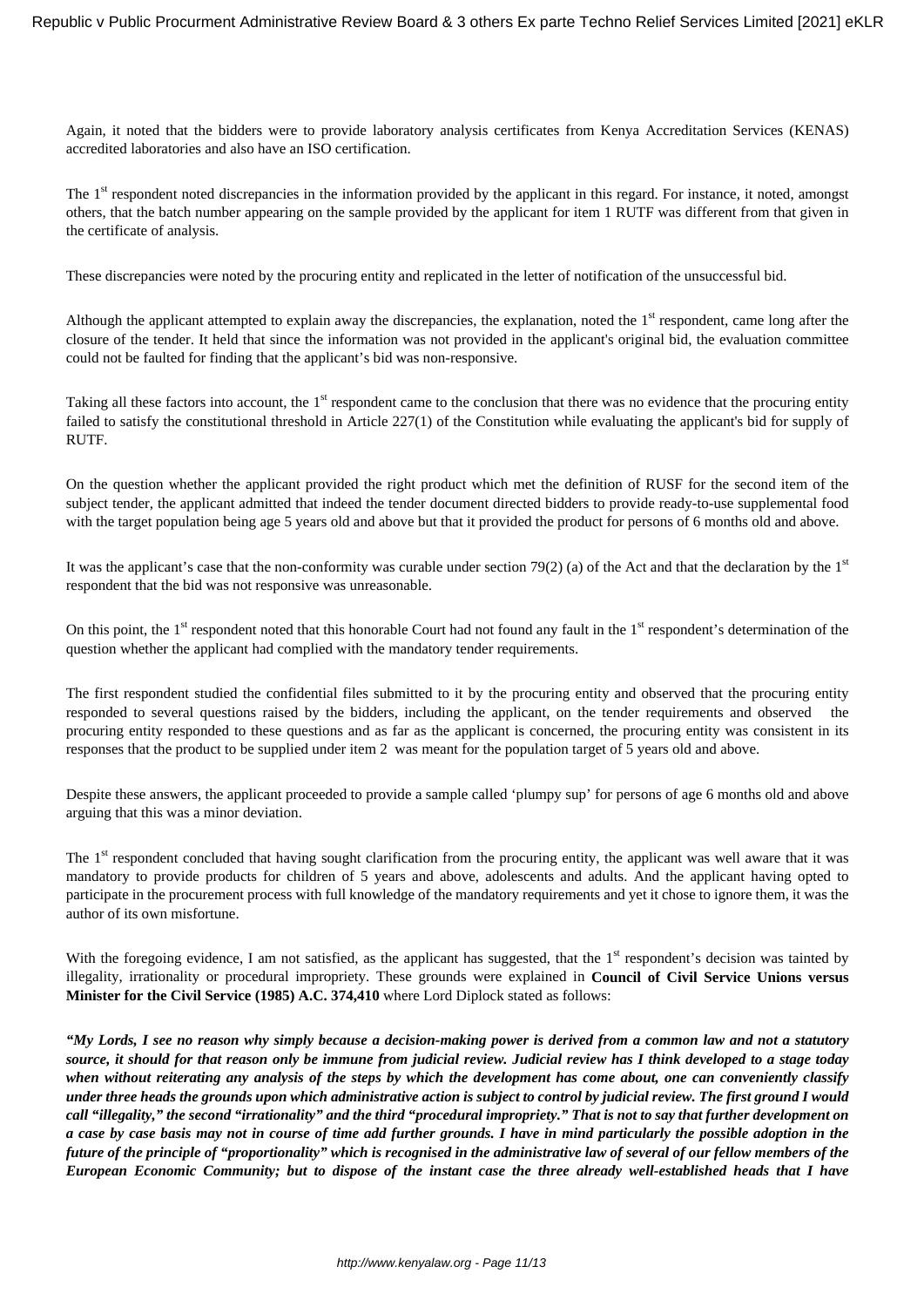#### *mentioned will suffice.*

*By "illegality" as a ground for judicial review I mean that the decision-maker must understand correctly the law that regulates his decision-making power and must give effect to it. Whether he has or not is par excellence a justiciable question to be decided, in the event of dispute, by those persons, the judges, by whom the judicial power of the state is exercisable.*

*By "irrationality" I mean what can by now be succinctly referred to as "Wednesbury unreasonableness" (Associated Provincial Picture Houses Ltd. v. Wednesbury Corporation [1948] 1 K.B. 223). It applies to a decision which is so outrageous in its defiance of logic or of accepted moral standards that no sensible person who had applied his mind to the question to be decided could have arrived at it. Whether a decision falls within this category is a question that judges by their training and experience should be well equipped to answer, or else there would be something badly wrong with our judicial system. To justify the court's exercise of this role, resort I think is today no longer needed to Viscount Radcliffe's ingenious explanation in Edwards v. Bairstow [1956] A.C. 14 of irrationality as a ground for a court's reversal of a decision by ascribing it to an inferred though unidentifiable mistake of law by the decision-maker. "Irrationality" by now can stand upon its own feet as an accepted ground on which a decision may be attacked by judicial review.*

*I have described the third head as "procedural impropriety" rather than failure to observe basic rules of natural justice or failure to act with procedural fairness towards the person who will be affected by the decision. This is because susceptibility to judicial review under this head covers also failure by an administrative tribunal to observe procedural rules that are expressly laid down in the legislative instrument by which its jurisdiction is conferred, even where such failure does not involve any denial of natural justice. But the instant case is not concerned with the proceedings of an administrative tribunal at all."* 

It is apparent to me that the  $1<sup>st</sup>$  respondent understood correctly its decision making power under section 173 of the Public Procurement and Asset Disposal Act and gave effect to it in its determination of the applicant's request for review. I am also persuaded that it apprehended and correctly applied the relevant provisions of the Act more particularly section 79 thereof on the responsiveness of tenders and whether the applicant's bid met the mandatory requirements in the tender documents.

I am also persuaded that the 1<sup>st</sup> respondent's decision is nowhere near being 'outrageous in its defiance of logic or accepted moral standards that no sensible person who had applied his mind to the question to be decided could have arrived at it.'

As far as propriety of the process is concerned, the applicant cannot be heard to complain that he was not given a fair hearing. Instead, it should count itself lucky that it had a second chance to present its case before the 1<sup>st</sup> respondent for a second time despite the fact that the 1<sup>st</sup> respondent was held to have acted within its legal bounds in its determination that the applicant had failed to meet the mandatory tender requirements as prescribed in the tender document.

It was never alleged, and indeed there was no evidence, that in the conduct of the proceedings and in reaching its determination, the 1<sup>st</sup> respondent did not observe procedural fairness towards the applicant.

Taking this point further, it is necessary to state it does not matter that given the facts, this honourable Court could, perhaps, have reached a decision different from that which the 1<sup>st</sup> respondent arrived at. It is worth remembering that this is not an appeal that would go into interrogation of the merits of the decision; it is a judicial review and all the judicial review court would be interested in is the process by which the decision was arrived at. This points have been emphasised in Secretary **of State for Education and Science v Tameside Metropolitan BC [1976] 3 All ER 665 at 695, [1977] AC 1014 at 1064** where Lord Diplock noted:

### *"The very concept of administrative discretion involves a right to choose between more than one possible course of action on which there is room for reasonable people to hold differing opinions as to which is to be preferred."*

Thus, courts may intervene to review a power conferred by statute on the ground of unfairness but only if the unfairness in the purported exercise of the power be such as to amount to an abuse of the power. See **Preston v IRC [1985] 2 All ER 327, [1985] AC 835, per Lord Templeman.**

And in **Chief Constable of the North West Police vs Evans (1982) 3 ALL ER 141 at 154** it was held that: